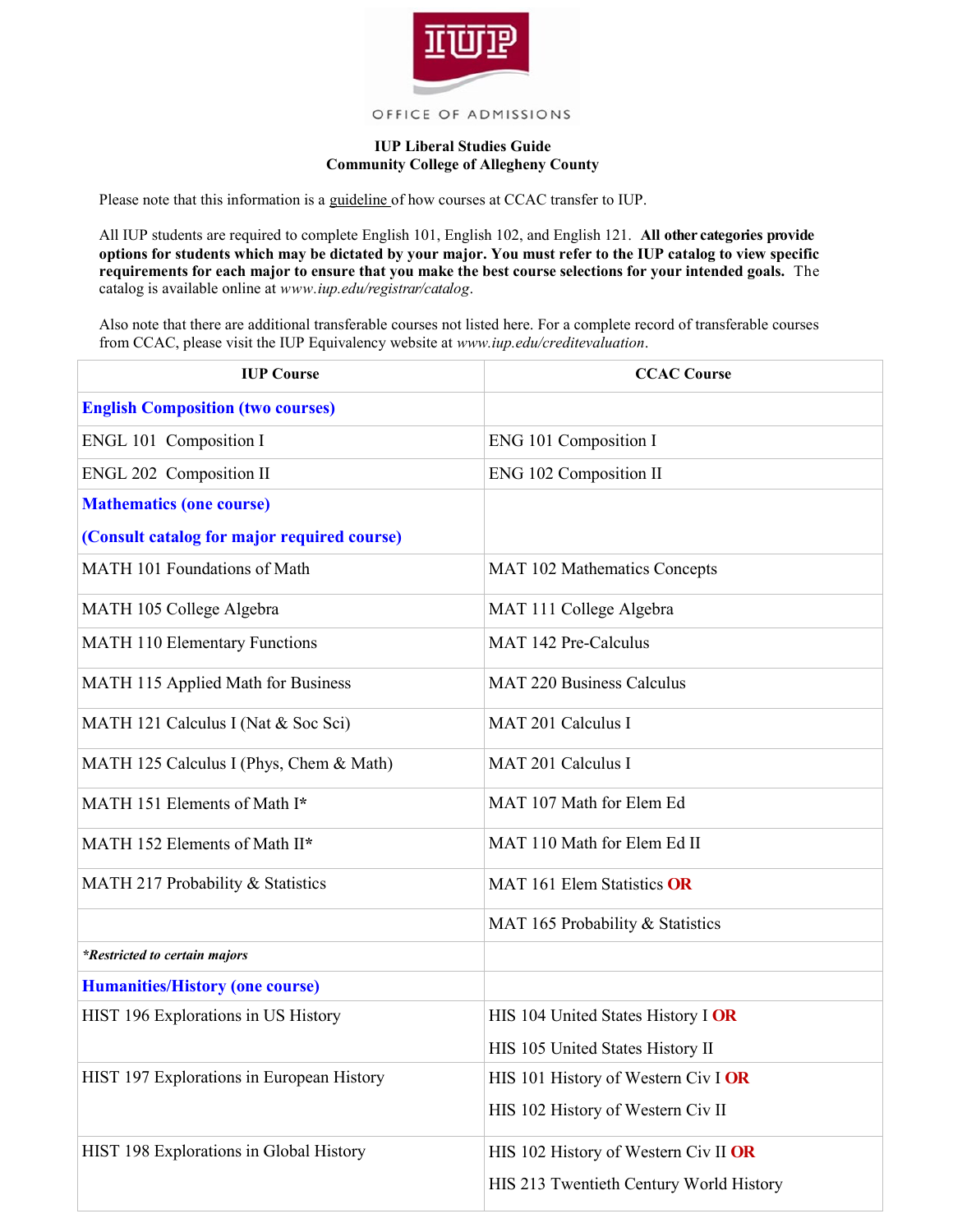| <b>IUP Course</b>                                 | <b>CCAC Course</b>                                |
|---------------------------------------------------|---------------------------------------------------|
| <b>Humanities/Literature (one course)</b>         |                                                   |
| <b>ENGL 121 Humanities Literature</b>             | <b>ENG 115 General Literature OR</b>              |
|                                                   | ENG 209 World Lit to 1650 OR                      |
|                                                   | ENG 210 World Lit 1650 to Present                 |
| <b>Humanities/Philosophy or Religious Studies</b> |                                                   |
| (one course)                                      |                                                   |
| PHIL 101 Critical Thinking                        | PHL 103 Logic                                     |
| PHIL 100 Intro to Philosophy                      | PHL 101 Intro to Philosophy                       |
|                                                   |                                                   |
| PHIL122 Contemporary Moral Issues                 | PHL 155 Ethics                                    |
| RLST 110 World Religions                          | PHL 111 Religions of the World                    |
| <b>Fine Arts (one course)</b>                     |                                                   |
| ARHI 101 Intro to Art                             | ART 106 Art Appreciation                          |
| MUHI 101 Intro to Music                           | MUS 101 Intro to Music                            |
| THTR 101 Intro to Theater                         | THE 101 Intro to Theater                          |
| <b>Natural Science Lab Courses</b>                |                                                   |
| (Consult catalog for major required courses)      |                                                   |
| BIOL 103 Life on Earth                            | <b>BIO 152 General Biology II</b>                 |
| BIOL 104 How the Human Body Works                 | BIO 151 General Biology I                         |
| CHEM 101 College Chemistry I                      | CHM 109 Intro to Chemistry OR                     |
|                                                   | CHM 110/111 Introductory Chemistry and lab        |
| CHEM 102 College Chemistry II                     | CHM 120 Bio-organic Chemistry                     |
| CHEM 111 General Chemistry I                      | CHM 151 General Chemistry                         |
| CHEM 112 General Chemistry II                     | CHM 152 General Chemistry II                      |
| GEOS 101/102 The Dynamic Earth/lab                | GGY 201 Intro to Geology                          |
| GEOS 201 Foundations of Geology                   | GGY 203 Physical Geology                          |
| PHYS 111/121 Physics I/lab                        | PHY 141 Physics I                                 |
| PHYS 112/122 Physics II/lab                       | PHY 142 Physics II                                |
| PHYS 131/141 Physics I/lab (Calculus)             | PHY 221/222 /223 Phys for Science and Engineering |
| PHYS 132/142 Physics II/lab (Calculus)            | I, II, and III                                    |
| SCI 105 Physical Science I                        | PHY 100 Basic Physics                             |
| <b>Natural Science Non-lab Courses</b>            |                                                   |
| (Consult catalog for major required courses)      |                                                   |
| <b>BIOL 114 Environmental Biology</b>             | <b>BIO 133 Environmental Science</b>              |
| GEOS 105 Exploring the Universe                   | PHS 107 Introductory Astronomy                    |
| PHYS 101 Energy and Our Environment               | PHS 109 Energy and the Environment                |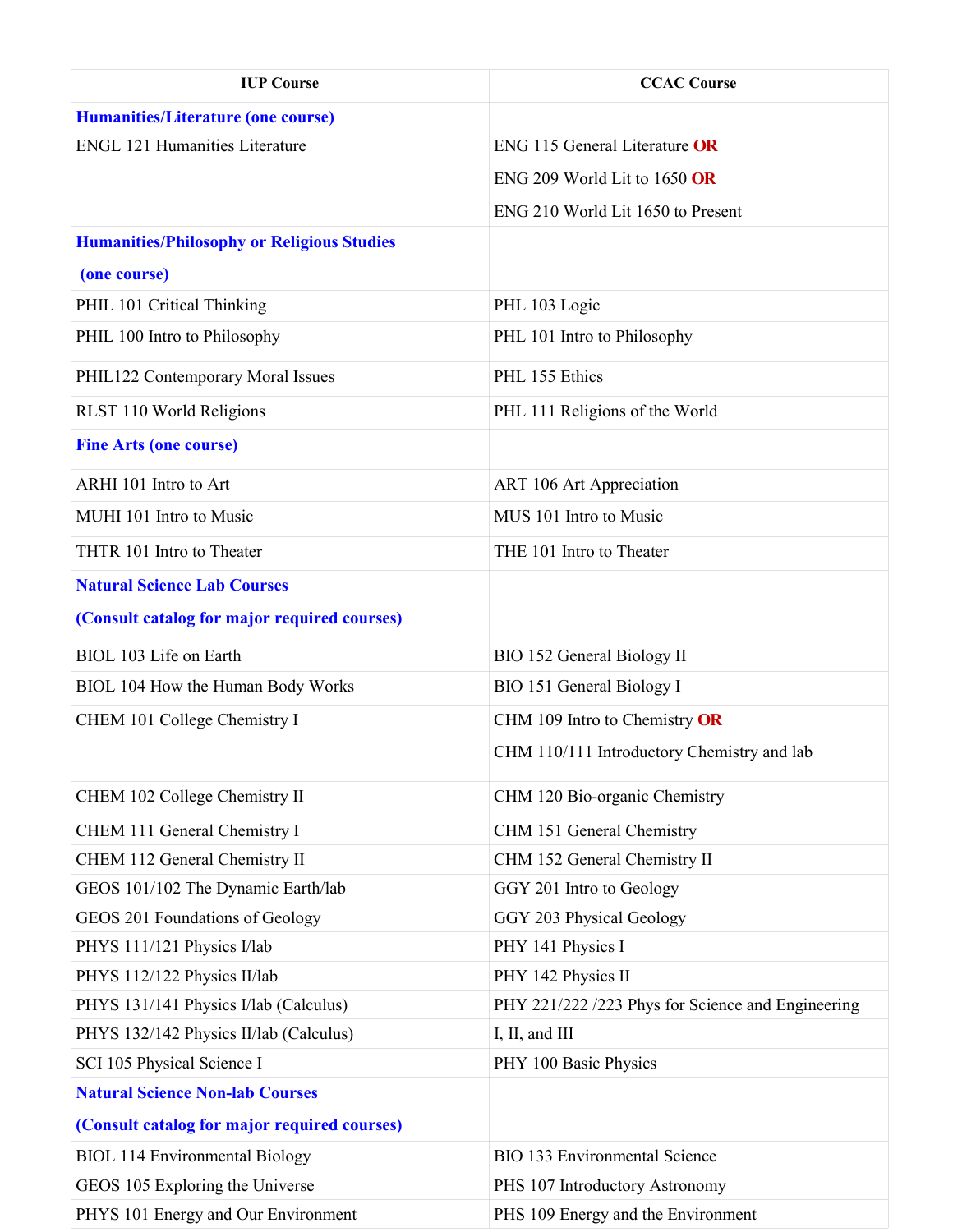| <b>IUP Course</b>                                         | <b>CCAC Course</b>                            |
|-----------------------------------------------------------|-----------------------------------------------|
| <b>Science courses for ECSP majors-Take 2 at CCAC</b>     |                                               |
| SCI 101 Fundamentals of Physics                           | PHY 100 Basic Physics                         |
| SCI 102 Fundamentals of Chemistry                         | CHM 109 Intro to Chemistry                    |
| SCI 103 Fundamentals of Earth & Space Science             | PHS 101 Earth Science                         |
| SCI 104 Fundamentals of Environmental Biology             | <b>BIO 133 Environmental Science</b>          |
| <b>Social Science Courses (two courses) If you choose</b> |                                               |
| Sociology, take only one Sociology course, not both       |                                               |
|                                                           |                                               |
| CRIM 101 Crime and Justice Systems                        | CJC 101 Intro to Criminal Justice/Criminology |
| <b>ECON 121 Principles of Macroeconomics</b>              | ECO 102 Principles of Macroeconomics          |
| GEOG 102 Geography of US/Canada                           | GEO 103 Geography of US & Canada              |
| JRNL 105 Journalism & Mass Media                          | JRN 103 Intro to Mass Media                   |
| <b>PLSC 111 American Politics</b>                         | POL 103 American Government                   |
| PSYC 101 General Psychology                               | PSY 101 Intro to Psychology                   |
| SOC 151 Principles of Sociology                           | SOC 101 Intro to Sociology                    |
| SOC 231 Contemporary Social Problems                      | SOC 212 Social Problems                       |
| <b>Global Awareness (one course)</b>                      |                                               |
| <b>ANTH 110 Contemporary Anthropology</b>                 | ANT 101 Intro to Anthropology                 |
| <b>ANTH 211 Cultural Anthropology</b>                     | ANT 102 Cultural Anthropology                 |
| GEOG 104 World Geography: Global Context                  | GEO 101 World Geography                       |
| <b>Dimensions of Wellness (one course)</b>                |                                               |
| FIN 143 Financial Wellness                                | <b>BUS 110 Personal Finance</b>               |
| HPED 143 Health and Wellness                              | HPE 171 Personal & Community Health           |
| <b>Liberal Studies Electives (0 to 3 courses)</b>         |                                               |
| (Consult catalog for major required courses)              |                                               |
| ARHI 205 Ancient to Medieval Art                          | ART 103 Art History-Ancient                   |
| ARHI 207 Renaissance through Modern Art                   | ART 104 Art History-Modern                    |
| CDFR 218 Child Development                                | PSY 210 Child Psychology                      |
| COMM 101 Comm Media in American Society                   | JRN 103 Intro to Mass Media                   |
| COSC 101 Computer Literacy                                | CIT 100 Computer Fundamentals & Apps          |
| <b>ECON 122 Principles of Microeconomics</b>              | ECO 103 Principles of Microeconomics          |
| FDNT 145 Intro to Nutrition                               | BIO 117 Intro to Nutrition OR                 |
|                                                           | DIT 106 Fundamentals of Nutrition             |
| MATH 122 Calculus II/Nat & Soc Sciences                   | MAT 202 Calculus II                           |
| MATH 126 Calculus II/Phys, Chem & Math                    | MAT 202 Calculus II                           |